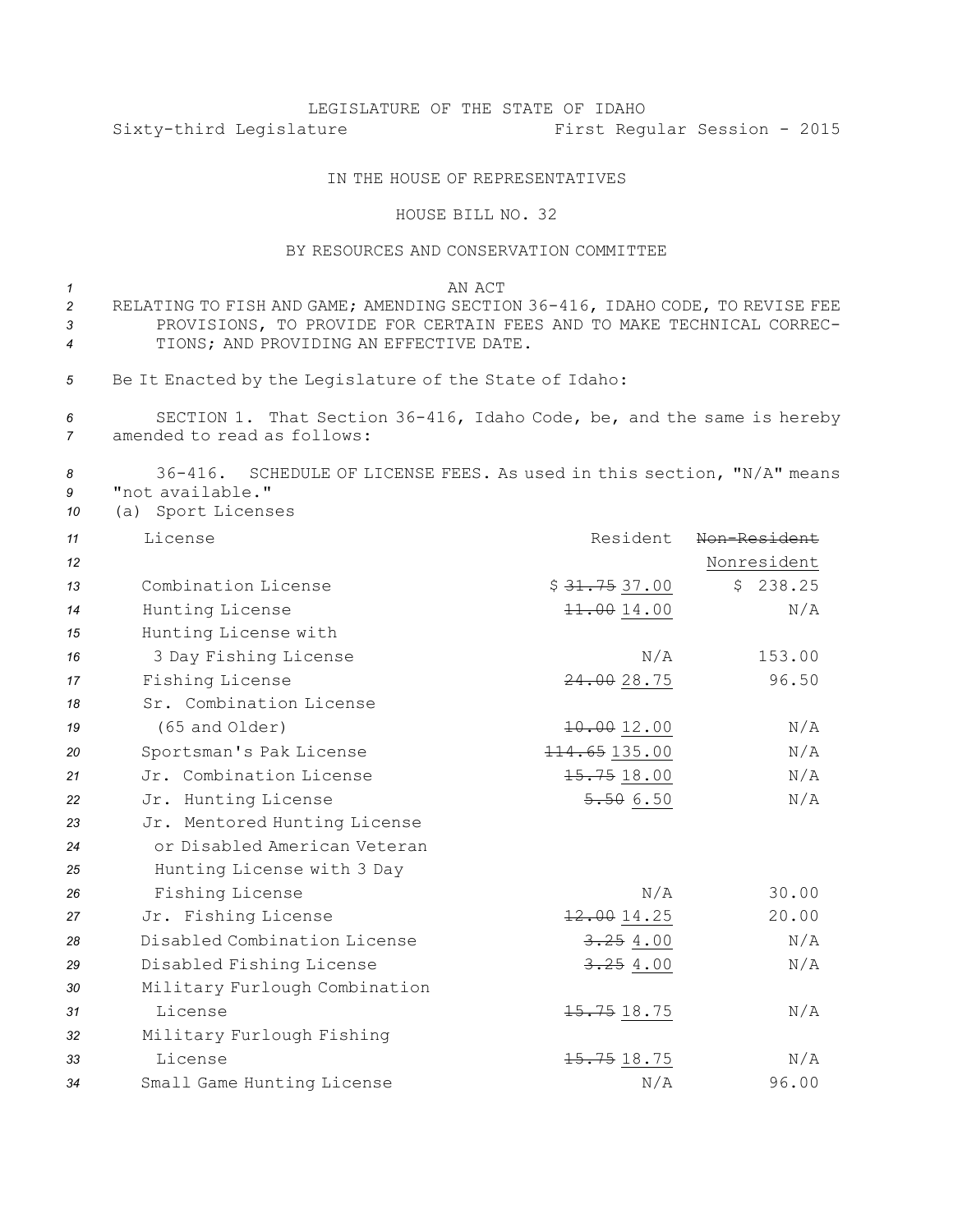| 1  | 3 Day Small Game Hunting            |              |            |
|----|-------------------------------------|--------------|------------|
| 2  | License                             | N/A          | 33.75      |
| 3  | Daily Fishing (1st-day)             |              |            |
| 4  | License                             | 9.751.75     | 11.0013.25 |
| 5  | Consecutive Day Fishing             |              |            |
| 6  | License                             | 5.006.00     | 6.007.00   |
| 7  | 3 Day Fishing with Salmon/Steelhead |              |            |
| 8  | Permit                              | N/A          | 35.75      |
| 9  | Nongame Hunting License             | N/A          | 33.75      |
| 10 | Jr. Trapping License                | 6.50         | N/A        |
| 11 | Trapping License                    | 28.00        | 300.00     |
| 12 | (b) Sport Tags                      |              |            |
| 13 | Deer Tag                            | \$18.0023.00 | \$300.00   |
| 14 | Controlled Hunt Deer Tag            | 18.00 23.00  | 300.00     |
| 15 | Jr. or Sr. or Disabled American     |              |            |
| 16 | Veteran Deer Taq                    | 9.00 10.75   | N/A        |
| 17 | Jr. Mentored or Disabled            |              |            |
| 18 | American Veteran Deer Tag           | N/A          | 22.00      |
| 19 | Elk A Tag                           | 29.00 35.00  | 415.00     |
| 20 | Elk B Tag                           | 29.00 35.00  | 415.00     |
| 21 | Controlled Hunt Elk Tag             | 29.00 35.00  | 415.00     |
| 22 | Jr. or Sr. or Disabled American     |              |            |
| 23 | Veteran Elk Tag                     | 14.75 17.00  | N/A        |
| 24 | Jr. Mentored or Disabled            |              |            |
| 25 | American Veteran Elk Tag            | N/A          | 38.00      |
| 26 | Bear Tag                            | 9.75 12.00   | 184.25     |
| 27 | Jr. or Sr. or Disabled American     |              |            |
| 28 | Veteran Bear Tag                    | 5.006.00     | N/A        |
| 29 | Jr. Mentored or                     |              |            |
| 30 | Disabled American Veteran           |              |            |
| 31 | Bear Tag                            | N/A          | 22.00      |
| 32 | Turkey Taq                          | 18.00 21.00  | 78.25      |
| 33 | Jr. or Sr. or Disabled American     |              |            |
| 34 | Veteran Turkey Tag                  | 9.00 10.75   | N/A        |
| 35 | Jr. Mentored or                     |              |            |
| 36 | Disabled American Veteran           |              |            |
| 37 | Turkey Tag                          | N/A          | 18.00      |
| 38 | Mountain Lion Tag                   | 9.7512.00    | 184.25     |
| 39 | Gray Wolf Tag                       | 9.7512.00    | 184.25     |
| 40 | Antelope Tag                        | 29.50 34.75  | 310.00     |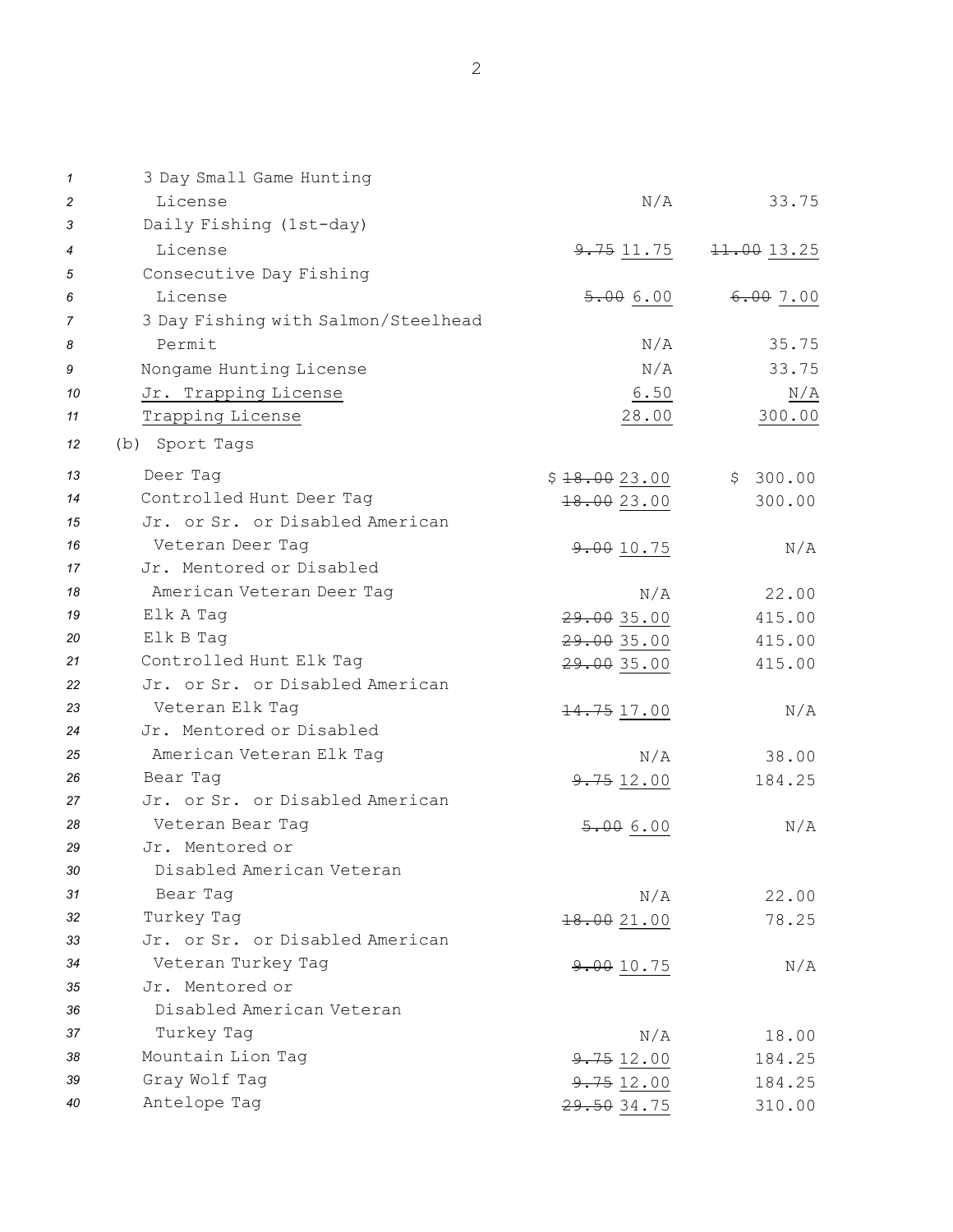| 1                | Moose Tag                                                                                                                                                                                                    | 165.00 198.00             | 2,100.00     |  |
|------------------|--------------------------------------------------------------------------------------------------------------------------------------------------------------------------------------------------------------|---------------------------|--------------|--|
| 2                | Sheep Taq                                                                                                                                                                                                    | 165.00198.00              | 2,100.00     |  |
| 3                | Goat Tag                                                                                                                                                                                                     | $165.00-198.00$           | 2,100.00     |  |
| $\overline{4}$   | Sandhill Crane Tag                                                                                                                                                                                           | 18.0021.00                | 65.75        |  |
| 5<br>6<br>7<br>8 | For purposes of this subsection, disabled American veteran tags provided to<br>nonresidents shall be limited to holders of a nonresident disabled American<br>veterans hunting license.<br>(c) Sport Permits |                           |              |  |
| 9                | Bear Baiting Permit                                                                                                                                                                                          | \$11.0013.25              | 30.00<br>\$  |  |
| 10               | Hound Hunter Permit                                                                                                                                                                                          | 11.0013.25                | 168.00       |  |
| 11               | WMA Upland Game Bird Permit                                                                                                                                                                                  | 22.0027.00                | 50.00        |  |
| 12               | Archery Permit                                                                                                                                                                                               | 16.5017.75                | 18.25        |  |
| 13               | Muzzleloader Permit                                                                                                                                                                                          | 16.5017.75                | 18.25        |  |
| 14               | Salmon Permit                                                                                                                                                                                                | 11.0013.50                | 24.00        |  |
| 15               | Steelhead Permit                                                                                                                                                                                             | 11.0013.50                | 24.00        |  |
| 16               | Federal Migratory Bird Harvest Info.                                                                                                                                                                         |                           |              |  |
| 17               | Permit                                                                                                                                                                                                       | 0.001.00                  | 3.00         |  |
| 18               | Disabled Archery Permit                                                                                                                                                                                      | 0.00                      | 0.00         |  |
| 19               | 2-Pole Fishing Permit                                                                                                                                                                                        | 12.0013.25                | 13.75        |  |
| 20               | Turkey Controlled Hunt Permit                                                                                                                                                                                | 6.00                      | 6.00         |  |
| 21               | Sage/Sharptail Grouse Permit                                                                                                                                                                                 | 3.004.00                  | 3.004.00     |  |
| 22               | Disabled Hunt Motor Vehicle                                                                                                                                                                                  |                           |              |  |
| 23               | Permit                                                                                                                                                                                                       | 0.00                      | 0.00         |  |
| 24               | (d) Commercial Licenses and Permits                                                                                                                                                                          |                           |              |  |
| 25               | Raptor Captive Breeding                                                                                                                                                                                      |                           |              |  |
| 26               | Permit                                                                                                                                                                                                       | \$ <del>65.75</del> 78.75 | \$78.7594.50 |  |
| 27               | Falconry Permit                                                                                                                                                                                              | <del>27.25</del> 78.75    | N/A          |  |
| 28               | Falconry Capture Permit                                                                                                                                                                                      | $\frac{N}{A}$ 18.50       | 168.00       |  |
| 29               | Peregrine Capture Permit                                                                                                                                                                                     | 30.00                     | 200.00       |  |
| 30               | Jr. Trapping License                                                                                                                                                                                         | 5.50                      | N/A          |  |
| 31               | Trapping License                                                                                                                                                                                             | 25.00                     | 300.00       |  |
| 32               | Taxidermist-Fur Buyer License                                                                                                                                                                                |                           |              |  |
| 33               | 5 year <i>+License</i>                                                                                                                                                                                       | 175.00                    | N/A          |  |
| 34               | 1 year <i>+License</i>                                                                                                                                                                                       | 38.25                     | 168.25       |  |
| 35               | Shooting Preserve Permit                                                                                                                                                                                     | 329.75                    | N/A          |  |
| 36               | Commercial Wildlife Farm                                                                                                                                                                                     |                           |              |  |
| 37               | License                                                                                                                                                                                                      | 137.50                    | N/A          |  |
| 38               | Commercial Fishing License                                                                                                                                                                                   | 110.00                    | 265.00       |  |
| 39               | Wholesale Steelhead License                                                                                                                                                                                  | 165.00                    | 198.25       |  |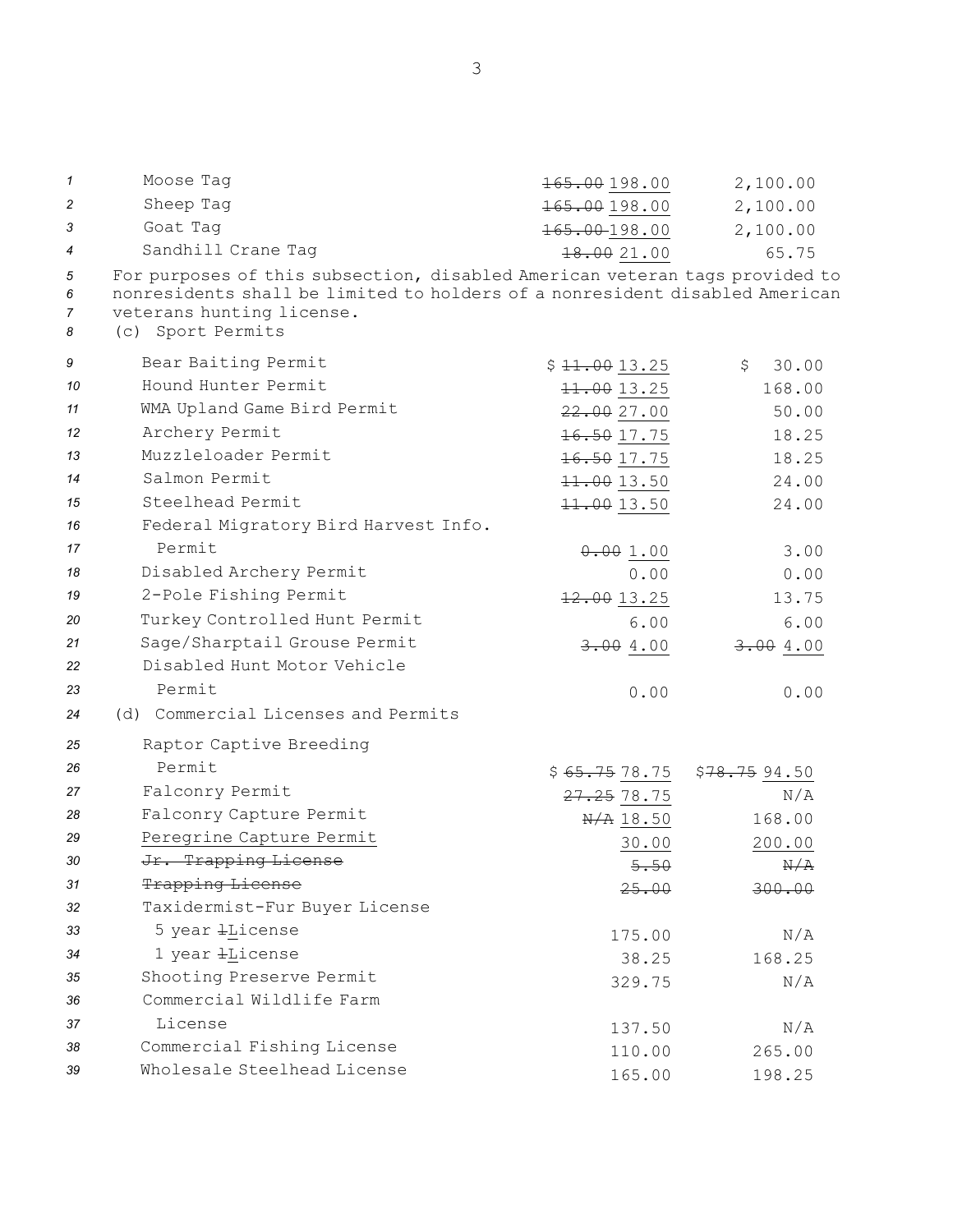| $\mathbf 1$ | Retail Steelhead Trout Buyer's              |             |            |
|-------------|---------------------------------------------|-------------|------------|
| 2           | License                                     | 33.00       | 39.25      |
| 3           | (e) Commercial Tags                         |             |            |
| 4           | Bobcat Tag                                  | \$3.00      | \$<br>3.00 |
| 5           | Otter Tag                                   | 3.00        | 3.00       |
| 6           | Net Tag                                     | 55.00       | 65.75      |
| 7           | Crayfish/Minnow Tag                         | 1.25        | 3.00       |
| 8           | (f) Miscellaneous-Other Licenses            |             |            |
| 9           | Duplicate License                           | \$5.50      | \$<br>6.50 |
| 10          | Shooting Preserve License                   | 11.00       | 22.00      |
| 11          | Captive Wolf License                        | 22.00 32.00 | N/A        |
| 12          | (g) Miscellaneous-Other Tags                |             |            |
| 13          | Duplicate Tag                               | \$<br>5.50  | \$<br>6.50 |
| 14          | Wild Bird Shooting Preserve                 |             |            |
| 15          | Taq                                         | 5.50        | 6.50       |
| 16          | (h) Miscellaneous-Other Permits-Points-Fees |             |            |
| 17          | Falconry In-State Transfer                  |             |            |
| 18          | Permit                                      | \$5.50      | \$<br>N/A  |
| 19          | Falconry Meet Permit                        | N/A         | 26.25      |
| 20          | Rehab Permit                                | 3.00        | 3.00       |
| 21          | Educational Fishing Permit                  | 0.00        | 0.00       |
| 22          | Live Fish Importation                       |             |            |
| 23          | Permit                                      | 3.00        | 3.00       |
| 24          | Sport Dog and Falconry Training             |             |            |
| 25          | Permit                                      | 3.00        | 3.00       |
| 26          | Wildlife Transport Permit                   | 3.00        | 3.00       |
| 27          | Scientific Collection Permit                | 50.00       | 50.00      |
| 28          | Private Park Permit                         | 21.75       | 26.25      |
| 29          | Wildlife Import Permit                      | 21.75       | 26.25      |
| 30          | Wildlife Export Permit                      | 11.00       | 13.25      |
| 31          | Wildlife Release Permit                     | 11.00       | 13.25      |
| 32          | Captive Wildlife Permit                     | 21.75       | 26.25      |
| 33          | Fishing Tournament Permit                   | 21.75       | 25.00      |
| 34          | Dog Field Trial Permit                      | 33.00       | 40.00      |
| 35          | Live Fish Transport Permit                  | 21.75       | 26.25      |

4